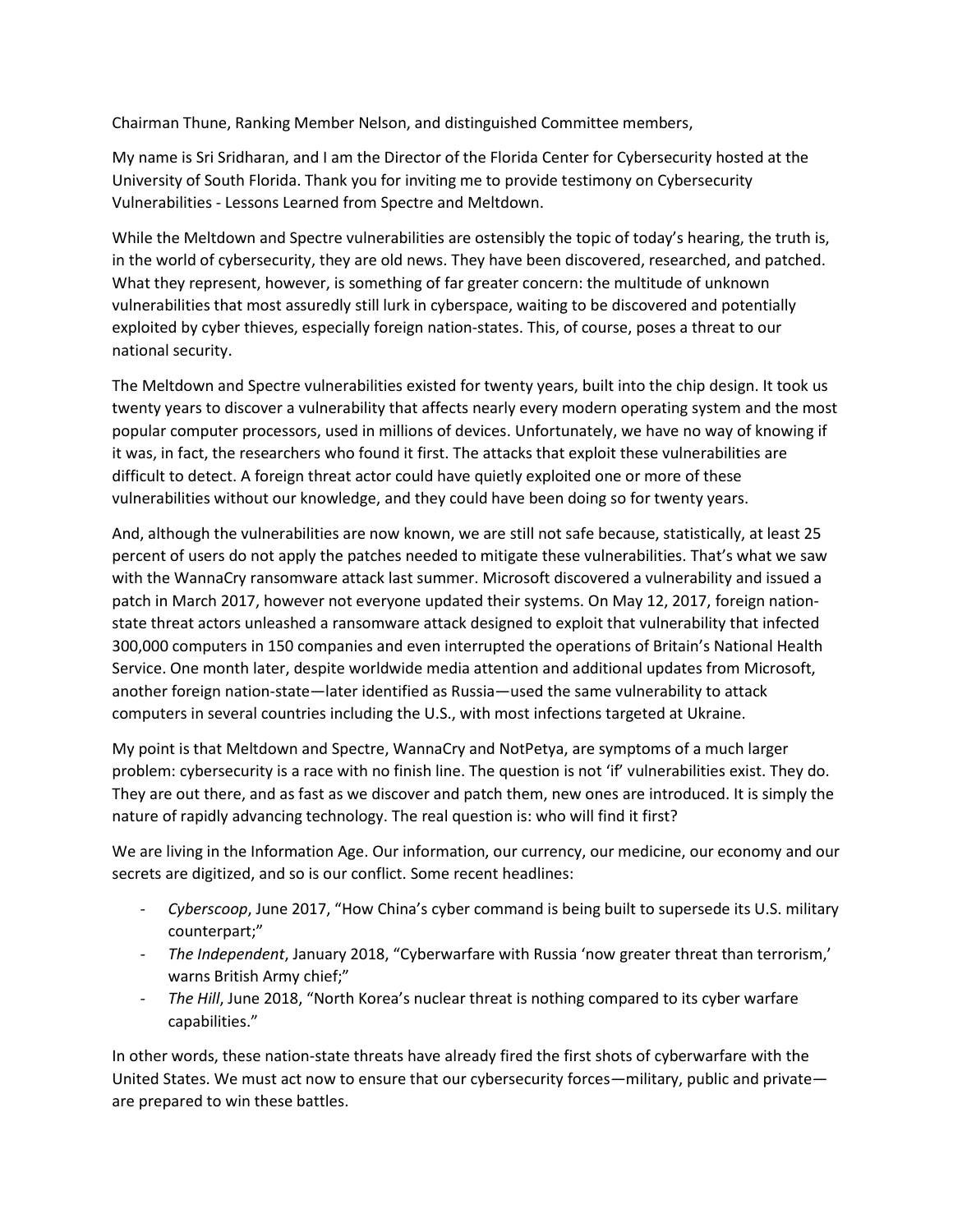How do we do that? How can we make sure that it is our researchers who discover vulnerabilities rather than foreign threat actors? How can we ensure that the United States remains the world's leading cyber power?

The answer is people. I'm sure everyone here is aware of the well-publicized difficulties the Department of Homeland Security has been facing in hiring skilled cybersecurity workers.

- *- Federal News Radio*, May 2016, "DHS sweetens cyber workforce recruiting with new bonuses;"
- *- Fed Manager*, October 2017, "DHS Staffing Woes, Cybersecurity Preparedness Highlighted In Hearing;" and more recently, in April 2018,
- *- The Hill* reported, "DHS chief on unfilled cybersecurity positions: We're working on it."

We need to work harder and faster. We need more programs, more camps, more competitions that educate kids and inspire them to pursue cybersecurity careers. We need to create a clear path from education to employment so that people of all skill levels can easily transition into cybersecurity careers. Indeed.com reports the current median salary for an entry-level information security analyst at \$80,908. The national average entry-level salary is \$45,361 (iCIMS, *The Class of 2017 Job Outlook Report*). If you build it, they will come. But people need to know these opportunities exist, which brings me to my final topic: communication.

I would like to take a moment to commend the fine work of the researchers who discovered Meltdown and Spectre and their efforts in alerting manufacturers and the public. However, I wish to caution everyone here that I believe luck played a large role in avoiding disaster. Quoting from "Meltdown," a paper written jointly by the three teams that made this discovery, "We would like to thank Anders Fogh for fruitful discussions at BlackHat USA 2016 and BlackHat Europe 2016, which ultimately led to the discovery of Meltdown" (meltdownattack.com/meltdown.pdf, p. 15). BlackHat is one of the world's largest—and most notorious—information security events in both the U.S. and Europe. It is notorious because it attracts not only distinguished academics and industry professionals, but also experts with, let's say, a flexible moral code.

It was reported that researchers first alerted Intel on the afternoon of December 3, a Sunday. I applaud their sense of urgency, but must ask, at what point was the National Security Agency or the Department of Homeland Security notified? An article written by *The Verge* chronicling the discovery and disclosure of Meltdown and Spectre reads, "Perhaps most alarming, some crucial outside response groups were left out of the loop entirely. The most authoritative alert about the flaw came from Carnegie Mellon's CERT division, which works with Homeland Security on vulnerability disclosures. But according to senior vulnerability analyst Will Dormann, CERT wasn't aware of the issue until the Meltdown and Spectre websites went live, which led to even more chaos."

These two moments reveal a critical issue: the lack of a clear, rapid report-and-respond mechanism for national cybersecurity threats. Currently, multiple agencies and organizations bear responsibility for national cybersecurity defense: DHS, NSA, the military, the FBI. To which of these organizations should the researchers have reported their discovery? Do they have duty to report? When a vulnerability is reported, what is the mechanism to alert critical areas of our government?